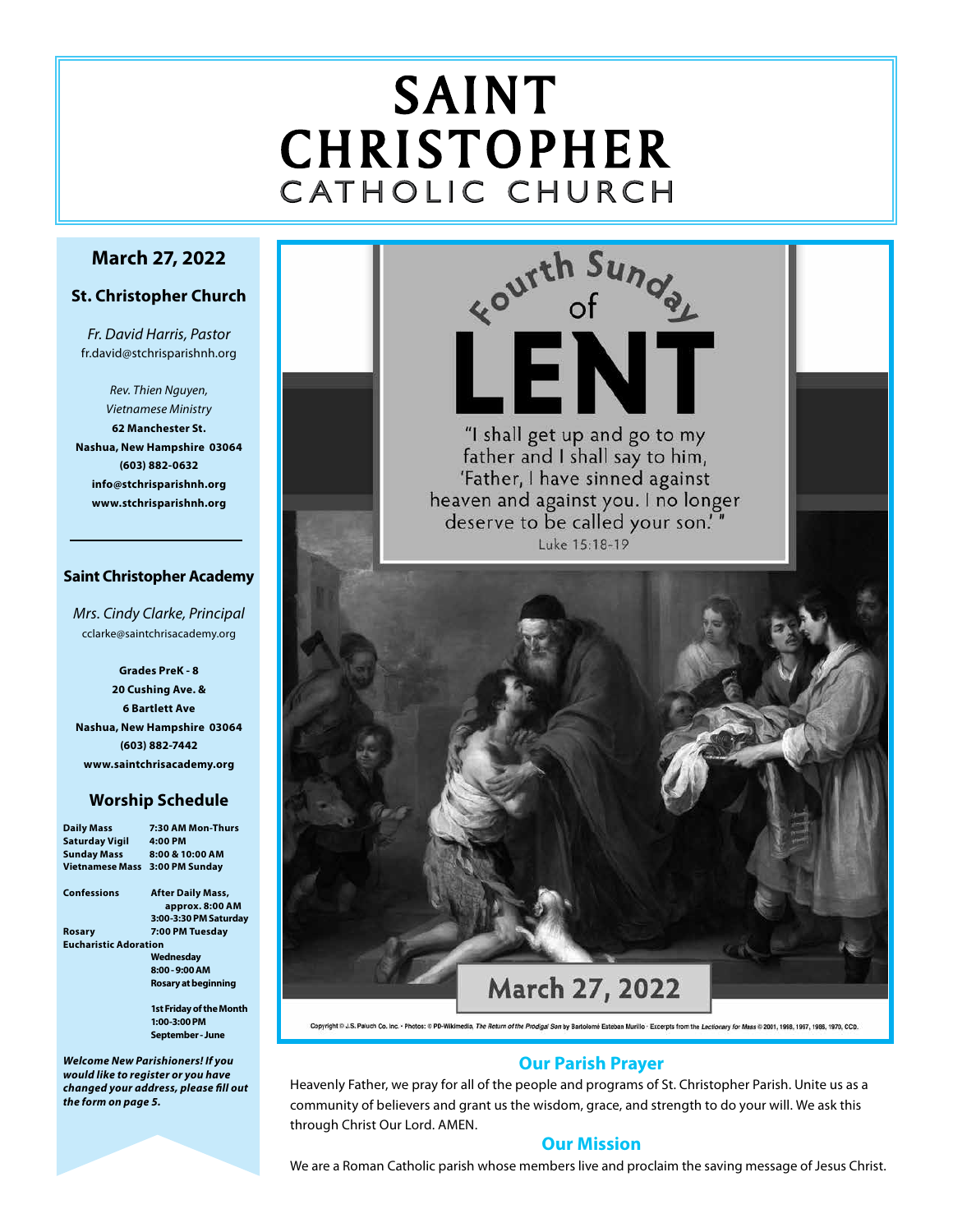#### Mass Intentions

#### **Saturday, March 26**

8:00 AM Phyllis Cline by Nancy Pelletier

4:00 PM Leona Marie Vacca by Michael Vacca

> Sean Costello by Connie McNulty

#### **Sunday, March 27**

| 8:00 AM | For the people of the parish |
|---------|------------------------------|
|         |                              |

10:00 AM Matthew Trombly by Phil and Denise Trombly

3:00 PM Vietnamese Mass

#### **Monday, March 28**

7:30 AM Rose Daigle by Cindy

#### **Tuesday, March 29**

7:30 AM In Memory of Peter Coleman by Marie Coleman

#### **Wednesday, March 30**

7:30 AM Sean Costello by Dan & Sue Tracy

#### **Thursday, March 31**

| 7:30 AM | <b>All Souls Day Intentions</b> |
|---------|---------------------------------|
|         | by Parishioners                 |

#### **Friday, April 1**

| 5:30 PM | Peter Champagne |
|---------|-----------------|
|         | by Luke Emond   |

#### **Saturday, April 2**

| <b>Thomas Nardone</b>      |  |
|----------------------------|--|
| by the Women's Bible Study |  |
|                            |  |

4:00 PM Cindy Saltalamacchia by her son, Eddie Saltalamacchia Dick Blais

by Nancy Pelletier

#### **Sunday, April 3**

| 8:00 AM  | For the people of the parish             |
|----------|------------------------------------------|
| 10:00 AM | Mr. James Nygard<br>by the Harris Family |
| 3:00 PM  | <b>Vietnamese Mass</b>                   |

#### **The Sanctuary Lamp Burns This Week:**

Sanctuary Lamp - In Memory of Leona Marie Vacca by Michael Vacca

#### **Altar Bread and Wine:**

The Altar Bread, which will become the Body of Our Lord Jesus Christ at all Masses during February and March, will be offered for the people of the parish. It will be offered In Memory of Patrick John Fitzgerald by April Geer Fitzgerald in April.



I no longer deserve to be called your son.'" Luke 15:18-19

**BE TRANSFORMED** 

Who knew that when Moses led the Israelites out of slavery it would mean forty years of wandering in the desert before they were able to enter the Promised Land? Many of us experience periods of wandering in our life. Perhaps we made some poor judgment calls in our younger days, or maybe as adult children we returned home to live because of struggling with substance abuse, or unemployment, or a divorce. Or maybe we fell away from Church for a bit. This is nothing new. The second reading calls us to be new creations in Christ, to put away our old selves, to be transformed; and in the Gospel we hear the beautiful story of the Prodigal Son. Each of these calls for us to move, and grow, and leave old ways behind.

#### **TESTING THE BOUNDARIES**

Some of the first words a two-year-old might say are "Do by self!" It is almost a rite of passage for teenagers to test their parents as much as they can. Every parent who ever lay awake in bed at night waiting to hear the sound of the child pulling the car into the garage or opening the door knows at least as much about praying vigils as any nun in a convent. This is a deep and earnest prayer, and the parents can barely breathe until their child comes home. Usually when we think of the story of the Prodigal Son, we think of the feeling of guilt the son had as he realized how much he had messed things up, or we feel the injustice that the older brother felt, because he wasn't the rebel child leaving the home.

#### **WELCOME HOME**

What we don't often remember in the story of the Prodigal Son is that God is there welcoming, urging us on. A few years ago there was a funeral for a young man who died of a drug overdose within days of coming out of a treatment center. Many of his young friends came but expected fire and brimstone, and to be told what a bad child that boy was. Instead, the priest preached about God loving this child so much that perhaps the only way God could protect him was to bring him home. That gentle image of God welcoming him

with open arms soothed the broken hearts and unspoken questions that were on many minds. Not every situation is that drastic, but God is calling us home this Lent no matter what mistakes we've made, or how many times we have made them.

#### **TODAY'S READINGS**

Joshua 5:9a, 10-12 Psalm 34:2-3, 4-5, 6-7 2 Corinthians 5:17-21 Luke 15:1-3, 11-32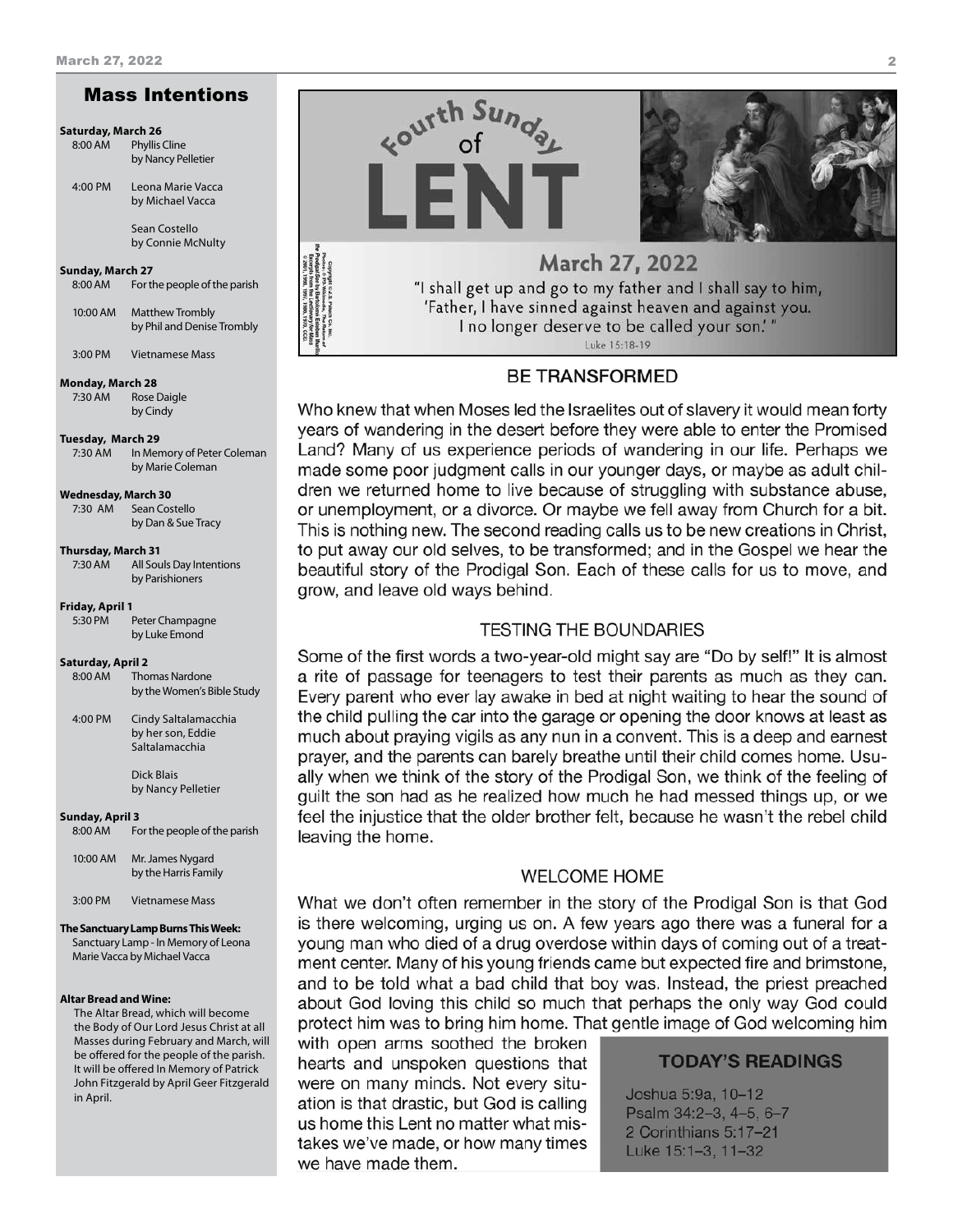#### **Envelope Delays**

We are aware and apologize for the delays in parishioners receiving their Church envelope packets. This is a domino effect with our envelope provider experiencing difficulty obtaining supplies, paper and envelopes and their paper and envelope vendors having difficulty with shortages of raw materials, labor and transportation services. Our envelope provider tells us that production was scaled back due to a significant drop in demand from March 2020 through September 21, but these companies are trying hard to ramp up their production. USPS delivery issues have also impacted the delays.

There will be generic envelopes provided near the Offertory boxes which you are welcome to take home. We are hopeful the situation will improve with each cycle. Thank you for your patience.

#### **Catholic Relief Services and Catholic Home Missions Appeals**

This weekend's collection is for Catholic Relief Services and Catholic Home Missions. The Catholic Relief Services Collection supports Catholic Church organizations that carry out international relief and solidarity efforts, including relief and resettlement for victims of persecution, war, and natural disasters; development projects to improve living conditions for the poor; legal and support services for poor immigrants; peace and reconciliation work for people suffering from violence; and advocacy on behalf of the powerless. The Catholic Home Missions appeal assists fellow Catholics in the practice of the faith through financial support to missionary activities that strengthen the Catholic Church in the USA.

St. Christopher's would like to welcome the following parishioners to our parish and their new spiritual home:

• John & Katherine DiPaolo and their children - Ethan, John and Benjamin

• Mary Brousseau and Christine Stein

## **Deanery-wide Lenten Penance Service**

A deanery-wide Lenten Penance Service will be held at Immaculate Conception Parish, 216 East Dunstable Road, Nashua on Sunday, March 27 at 2:00 PM. Many priests will be available for private confessions.

## **How to Read the Bible Lenten Workshop with Fr. David**

Are you a Catholic who wants to become more comfortable with the VERY BASICS of the Bible? Join Fr. David for this workshop to help you pray with the Bible, ask beginner questions, and better understand the readings at Mass. It will be informal and fun!

The workshop will take place Monday from 7:00-8:30 PM in the Church Hall. The final topic is:

## *Monday 28 - The New Testament*

We will have free Catholic bibles or you can bring your own. Attendance at all sessions is not required.

## **Lenten Soup and Salad Dinners**

The parish is sponsoring one more FREE Lenten Soup Dinner during Lent! A meatless soup and salad will be served following the 5:30 PM Mass on **Friday, April 1**. Please join us for Friday fellowship!

We are also looking for volunteers to help set up and/or clean up after the Lenten Soup Dinners. The setup crew would need to arrive about 4:30 PM to set up tables and chairs and all should be done before 5:30 so you can go to Mass. The clean up crew would help during the dinner to bus tables, empty trash and after dinner break down the hall, clean



riends!

up in the kitchen and empty the trash. If you or your family can help, please call the rectory or email info@ stchrisparishn.org.

## **We're Here for YOU at St. Christopher Parish!**

#### *Rectory Hours:*

Monday - Thursday 9:00-3:00 Friday 9:00-12:00

*Rectory Phone:* 882-0632 *Rectory Email:*

*info@stchrisparishnh.org*

*Fr. David Harris fr.david@stchrisparishnh.org*

*Administrative Asst.* - *Kitty Provost kprovost@stchrisparishnh.org*

*Bookkeeper* - *Jean Dickson bookkeeper@stchrisparishnh.org*

#### *Director of Music & Organist* -

*Carol Ann Skabo music@stchrisparishnh.org*

#### *Religious Educ.* - *Christine Mercurio*

*cmercurio@stchrisparishnh.org Confirmation* - *Alex Sullivan asullivan@stchrisparishnh.org RCIA* - *Joe Mercurio rcia@stchrisparishnh.org*

*Parish Council* - *Elizabeth Cote ecote@stchrisparishnh.org Finance Committee -- Tom Nardone tnardone.work@gmail.com*

*Bulletin - Marta Nissen bulletin@stchrisparishnh.org*

Bulletin submissions are due one week before publication.

#### **Visit St. Chris Parish on Facebook!**

Fr. David often mentions to check Facebook for parish news and updates. If you don't use Facebook, you can still see our posts through the parish website by visiting, https:// stchrisparishnh.org/facebook/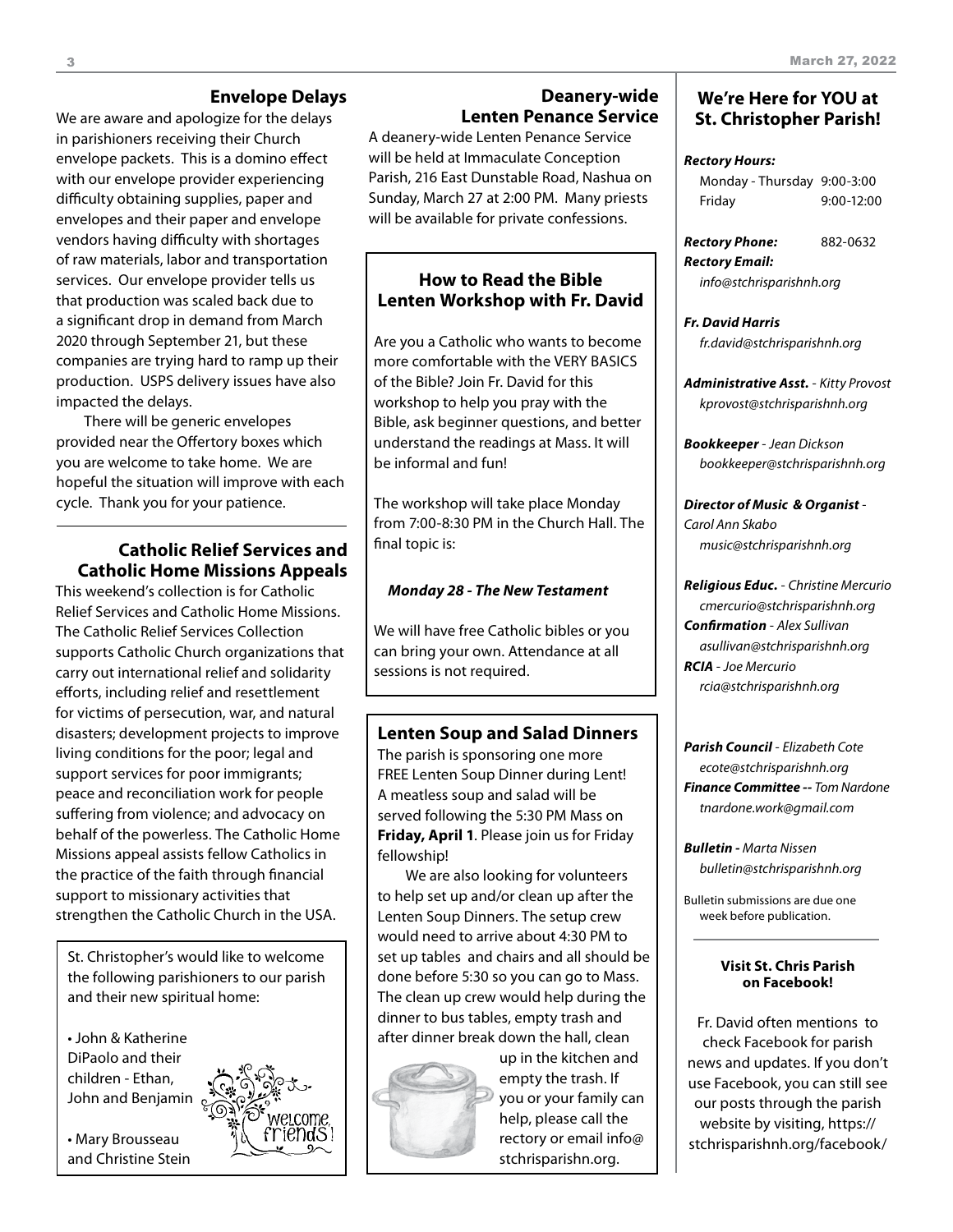

#### *March 20, 2022 Offertory*

| Offertory Envelopes<br>Loose Offertory<br><b>Faith Direct</b><br>Total |          | \$5,555.00<br>\$599.00<br>\$2,809.50<br>\$8,963.50 |
|------------------------------------------------------------------------|----------|----------------------------------------------------|
| Church in Eastern Europe<br>Total-to-date: \$1,005.00                  |          | \$40.00                                            |
| <b>Holy Places</b>                                                     |          | \$30500                                            |
| Total-to-date: \$35.00                                                 |          |                                                    |
| <b>Catholic Relief Services</b>                                        |          | \$100.00                                           |
| Total-to-date: \$455.00                                                |          |                                                    |
| <b>Faster Flowers</b>                                                  |          | \$240.00                                           |
| Total-to-date: \$240.00                                                |          |                                                    |
| Faster                                                                 |          | \$90.00                                            |
| Total-to-date:                                                         | \$290.00 |                                                    |
| <b>Fuel Collection</b>                                                 |          | \$100.00                                           |
| Total-to-date: \$3,801.00                                              |          |                                                    |

**Thank you for supporting your Spiritual Home!**



Saint Christopher Academy is a pre-kindergarten through grade 8 Catholic school located on two nearby locations. At SCA, student are immersed in an authentically Catholic, academically excellent education within the embrace of a safe, joy-filled community.

*Visit us online at SaintChrisAcademy.org*

> *Now accepting applications for 2022-2023!*

#### **Corpus Christi Corner**

As part of Catholic Schools week, Saint Chris Academy sponsored a Brown Bag Appeal for Corpus Christi Food Pantry. Between the two campuses, 769.1 pounds of food were collected, with a value of \$1,322.85. Heartfelt thanks to the students and families who participated. And a special thank you to all the students who helped fill the Pantry van.

During the month of February, 266.8 pounds of food were collected for the Pantry, with a value of \$458.90. Suggested food items for the month of March are: Quick bread mixes, scalloped potatoes, baked beans, cookie mix, 1 pound cans of coffee, mustard, ketchup, Saltine crackers, pancake syrup, canned chicken, corned beef hash, and children's toothpaste. There are baskets located at each of the church entrances for your donations, thank you.



*Palm Sunday - April 8/9* Mass on Saturday, 4:00 PM Mass on Sunday, 8:00 & 10:00 AM Vietnamese Mass at 3:00 PM

#### *Monday, April 11*

Easter Food Baskets due between 4:00 and 5:00 PM in school parking lot

*Holy Thursday, April 14* Mass of the Lord's Supper at 7:00 PM

*Good Friday, April 15* Commemoration of Our Lord's Passion Liturgy at 3:00 PM

Stations of the Cross at 7:00 PM

*Holy Saturday, April 16* Easter Vigil at 7:30 PM

*Easter Sunday, April 17* Masses at 8:00 AM and at 10:00 AM Vietnamese Mass at 3:00 PM

## **CPR Class**

The Knights of Columbus Council 11907 will be holding a CPR class on May 3 in the St. Patrick's Parish Center Classroom 3 at 6:30 PM. Class size is limited and cost is \$20 per person. Priority will go to Council members and parish staff, then parish members and the public. If there is sufficient interest, another class may be scheduled. Please email or call Robert Everett, at rje7@hotmail.com or (603) 229-7319 for more information.



*Friday Lenten Soup and Salad Supper (Free!) following Stations and Mass:* April 1 6:00 PM

*"How to Read the Bible" Workshop with Fr. David (Free! Monday in Church Hall):* March 28 7:00 - 8:30 PM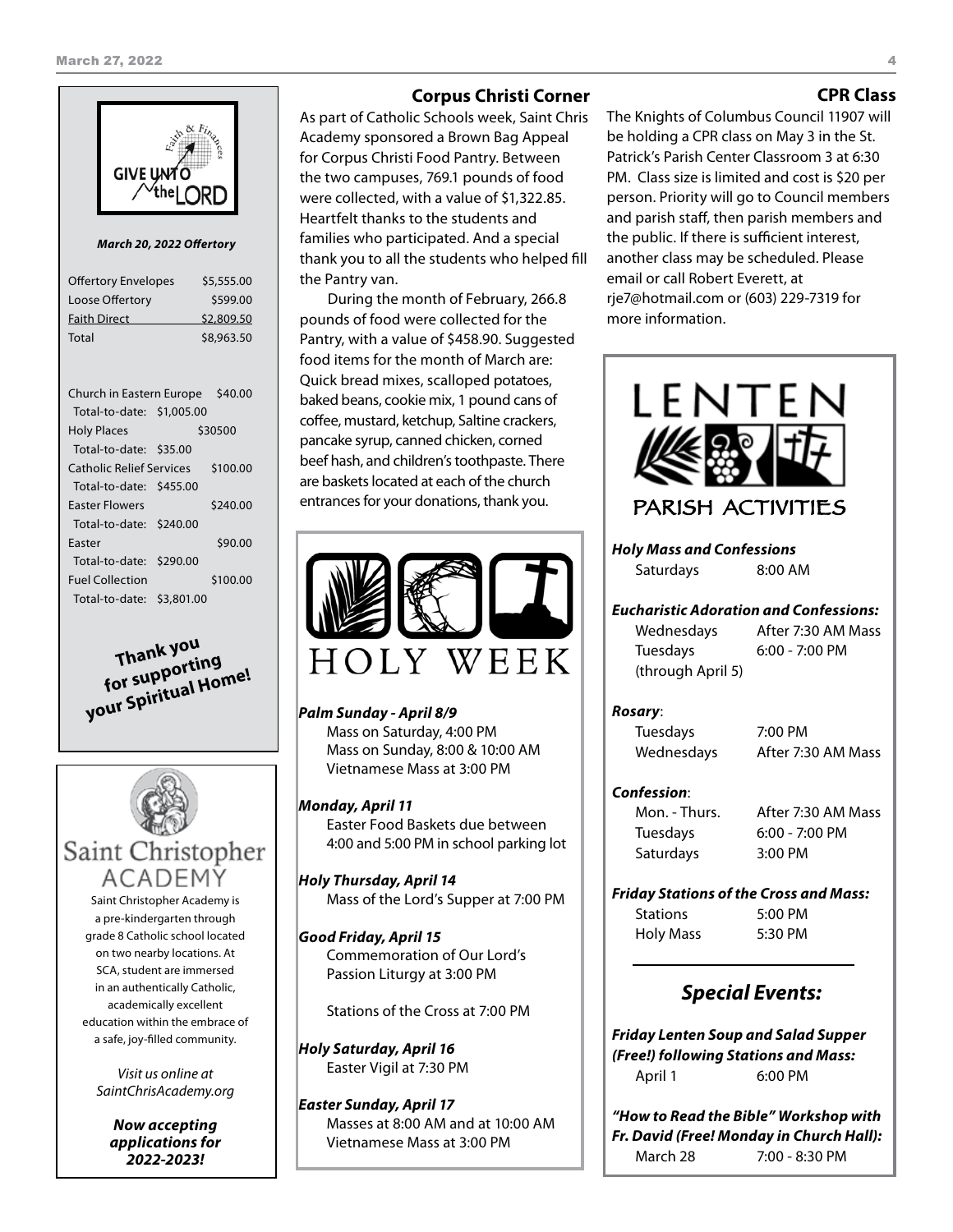#### **Sacrament Preparation**

Our Spring classes are well underway! If you have a student interested in preparing for Reconciliation, Confirmation, or First Communion, please email Chris Mercurio at cmercurio@stchrisparishnh.org for program information. Rregistration forms can be found at stchrisparishnh.org.

*Confirmation:* Students in this class have been baptized, received Reconciliation and First Communion and will prepare to receive Confirmation on May 18th. A parent and student attend class together. Classes are held after the 10:00 AM Mass, until 12:15 PM.

*First Communion (grade 3):* These students recently completed classes in Confirmation prep and will continue their studies to receive both Confirmation and First Communion on May 18th. Student and a parent attend class together.

#### *Our First Communion class has been busy!*

Our students continue to learn about the Mass and all the parts of the Mass. They recently read the Parable of the Sower and the seeds and learned about the importance of "good soil" to help grow strong in the faith...attending Mass, reading Scripture, and living according to the teachings of the Church. Each student planted their own pot of seeds to nurture. They will care for and provide "good soil" as these plants sprout and blossom as an example of their growing faith along their path to First Communion. Please add all of our First Communion and Confirmation students to your prayers!

#### **Christ In Us Family Faith Program**  *Next in person class is April 10th! Grades K-Grade 6*

Our parish students in public school grades K to grade 6 AND their families gather once a month in the Church hall for a light breakfast. Students will participate in a grade level lesson while their parents participate in a program just for them. We can all use a recharge in our faith journey! Students will continue with self paced lessons at home each week and submit completed work online.

Registration forms can be found on our parish website at stchrisparishnh. org Questions? Email Chris Mercurio at cmercurio@stchrisparishnh.org.

#### **Spring Anniversary Mass**

Bishop Peter A. Libasci invites all couples celebrating a significant wedding anniversary in 2022, and those recently unable to participate due to COVID-19, to attend a Wedding Anniversary Mass. The Mass will be held on Sunday, May 1, 2022 at 2:00 PM, at St. Joseph Cathedral, Manchester. To register, please contact the parish office by April 8, 2022.



**Eucharistic Adoration**

**First Friday**

**April 1 1:00-3:00 PM**



# You are Invited

…to join the Most Reverend Peter A. Libasci and the priests and deacons for the annual blessing of the oils at the Chrism Mass.

| When:     | 6:00 pm on Tuesday, April 12, 2022                                       |
|-----------|--------------------------------------------------------------------------|
| Location: | St. Joseph Cathedral, corner of Lowell<br>and Pine Streets in Manchester |
|           | Registration: catholicnh.org/chrism                                      |



*Lord, hold our troops in your loving hands. Protect them as they protect us. Bless them and their families, For the selfless acts they perform, For us in our time of need. And give us peace. We ask this in the name of Jesus, Our Lord and Savior. Amen.*

Please pray for the following service people from our parish:

Children of William & Yvette Berthelotte:

LTC Brian Berthelotte (Army); LtCol Mark Berthelotte (USAF); LCDR Brad Berthelotte (Navy)

Grandson of William & Yvette Berthelotte: Cpl. Matthew Berthelotte (USMC)

Son of John & Alana Kocsis: SSG. John Kocsis III (Army)

Son of Joseph & Sue Strob: Maj. Rob Strob

Son of David & Patricia Taylor: SFC James Taylor (Army)

Grandson of Lorraine St. Pierre PFC Alexander St. Pierre (Army)

Sons of Laurie Kopka and Grandsons of Madeleine Kopka: AT2 Michael Allard (Navy) AME2 Joseph Allard (Navy)

Daugher of John Soltis: Lt.Col. Kristen Soltis (USAF)

Granddaughter of Dan & Sue Tracy: Cpt. Brittany DesLauriers (Army)

Grandson of Betty Batey: Major Nick Batey USAF

Nephew of Karen Narkis: AMT3 David P. Narkis (Coast Guard)

*To add to our military prayer list, email bulletin@stchrisparishnh.org or call the Rectory at 882-0632.*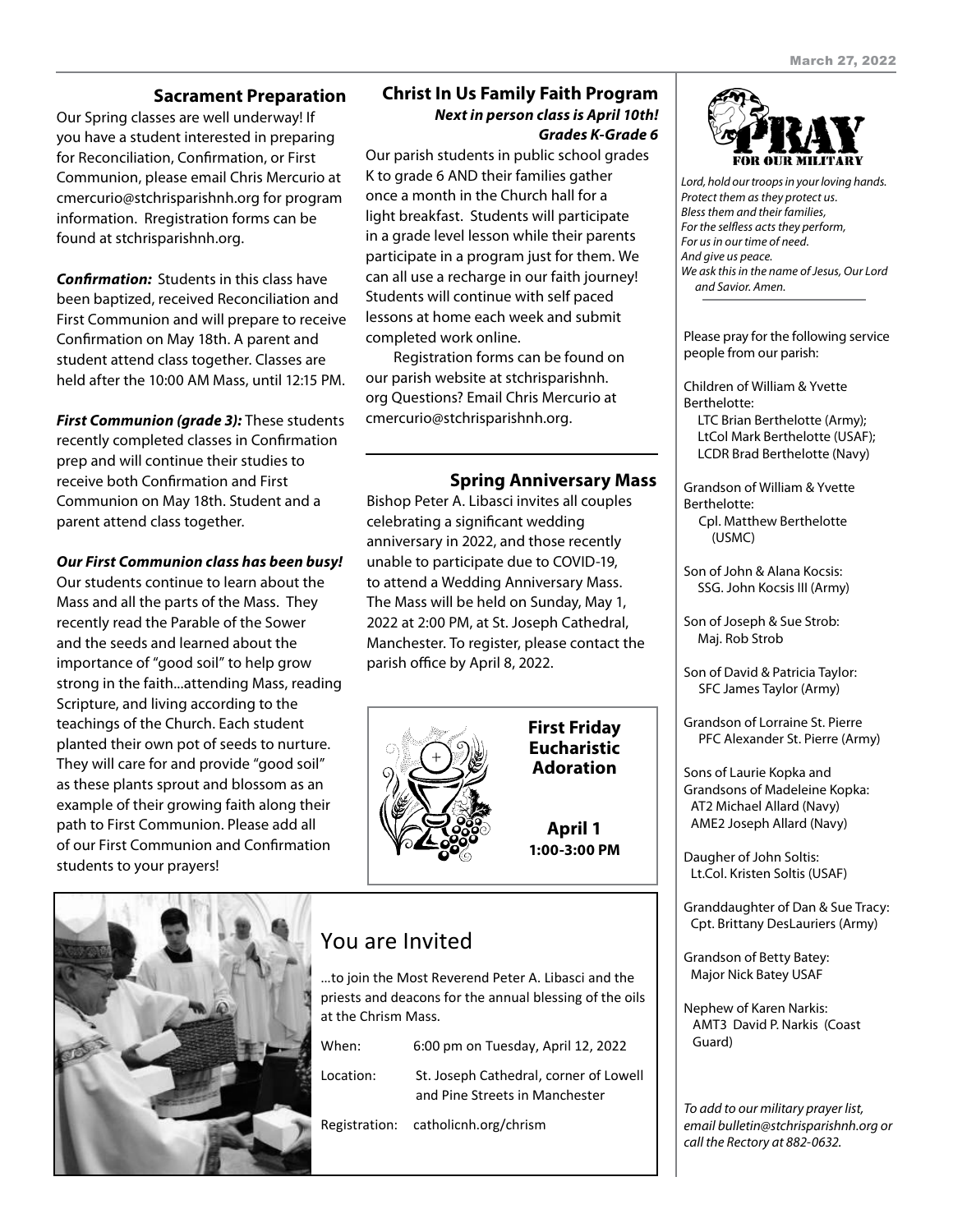#### *St. Christopher Parish Community Outreach*

#### **Parish Prayer Line** *Overwhelmed by life, by care? May we help with our prayer?*

St. Christopher's Prayer Line -- 24/7 from us to Heaven!

*Go online to* www.stchrisparishnh.org

> *Send email to* prayerhotline@ stchrisparishnh.org

#### **Prayer Shawls**

Our prayer shawl ministry, Creating for our Community, gathers once a month to knit, crochet, and pray as they create beautiful prayer shawls. If you know of someone who could benefit from the gift of a Prayer Shawl, whether they are having difficult time, or simply need the comfort of Prayer wrapped around their shoulders, please contact the rectory at 882-0632.

#### **Outreach Ministry**

If you are homebound and cannot attend Mass and would like to receive communion, please call the Rectory 882-0632.

## **NEW! Home Visitation Ministry**

The Home Visitation ministry offers in-home visits for Christian fellowship, conversation, and prayer for parishioners who are unable to attend parish Masses and gatherings due to age or infirmity. We offer a comfortable way to experience Jesus' caring presence.

Please note that this ministry does not provide services such as errands, rides, and housework.

Contact Janet Murphy at 603- 204-8382 to arrange a visit.

## **How to Make A Pilgrimage This Lent Without Leaving Home**

#### *Make the Stations of the Cross*

The Stations are designed to be a small pilgrimage mirroring the actual road to Calvary. Most parishes offer weekly Lenten stations, but they can be prayed at any time, even without walking. Using traditional meditations on the events of the Passion, like Fr. Gerald Vann's beloved devotional "The Pain of Christ and the Sorrow of God," allows for a deeper connection to each of the stations.

#### *Almsgiving*

One of the traditional practices of pilgrims was an increase in almsgiving to the poor in the areas that they visited. We are called to a particular focus on almsgiving during Lent, and there are creative ways to give of yourself beyond a financial donation. Focus on cultivating generosity of spirit to grow in perfection of charity.

#### **Lenten Obligations**

Abstinence - Catholics over 14 years of age are bound to the obligation of abstinence. Abstinence is to be observed on Ash Wednesday and on all Fridays of Lent. On days of abstinence, meat may not be used.

Fast -- Catholics over 18 and up to the beginning of their 60th year are bound to the obligation of fasting. Ash Wednesday and Good Friday are the days of fasting. On these days, only one full meal is allowed. Two other meatless meals, sufficient to maintain strength, may be taken according to each one's needs, but together they should not equal another full meal. Eating between meals is not permitted, but liquids, including milk and fruit juices are allowed.

Participation in daily Mass and the voluntary observance of fasting is recommended.

Commendable, particularly during Lent, is generosity to local, national and world programs of sharing our abundance, the traditional Lenten Devotions and all the selfdenial summed up in the Christian concept of "mortification."

#### **CMC Heart & Hands Scholarship**

The CMC Heart & Hands Scholarship is presented y to two students entering grades 7-12 in a diocesan Catholic school who have made a significant contribution or impact in their community. Learn more about the eligibility requirements and how to apply at www.catholicnh.org/scholarships.

#### **For Vocations**

"God is making His appeal through us." Does a life dedicated to furthering the grace of reconciliation in Christ for others appeal to you? Contact the Vocation Office at mmason@rcbm.org.

#### **Welcome! Please use this form to register!**

*St. Christopher Parish welcomes all visitors to our Spiritual Home! If you are interested in joining the parish, please complete the form below and either drop it in the Offertory Basket or mail it to the Rectory. One of our Parish staff members will be in touch. Registration forms are also available online at www.StChrisParishNH.org.*

| <b>Name</b><br>______________________________ | Email __________________________ |
|-----------------------------------------------|----------------------------------|
| <b>Address</b>                                |                                  |
|                                               |                                  |
| Phone ____________________                    |                                  |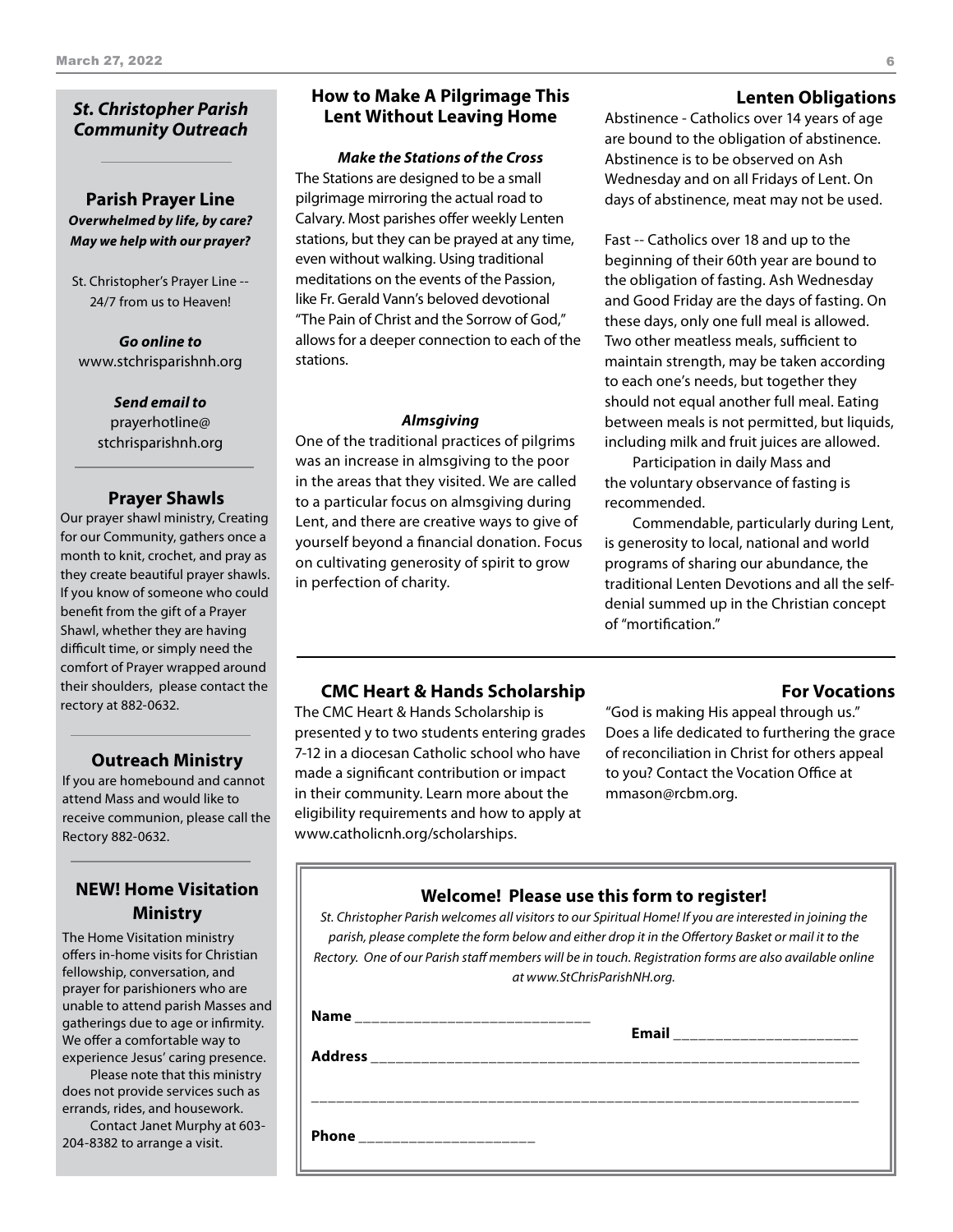#### **St. Patrick's Women's Guild Penny Sale**

Join us Saturday, April 23rd for the Annual Women's Guild Penny Sale at the Parish Center. Many wonderful items can be won for only pennies!!! Please come in through the Main Entrance and you will exit through the Main Entrance. We will be open on Saturday, April 23rd from 9:00 AM to 3:00 PM. Pick up of items will be Sunday, April 24th, from 9:00 AM to 1:00 PM. Come join the fun.

## **Chalice of Strength Holy Hour for Priests**

Date: 2nd Saturdays of the month Time: 12:00 noon - 1:00 PM Where: St. Kathryn Catholic Church (transept chapel)

4 Dracut Rd,

Hudson, N.H. 03051

We invite everyone to come to the Holy Hour to pray before the Blessed Sacrament for our priests. We will begin with the Angelus Prayer and a Scripture reading, followed by Silent Prayer and conclude with a 'Litany of Prayers for Priests' and the 'Salve Regina'.

This Holy Hour will be led by the St. Therese Secular Discalced Carmelite Community.

## **The Rev. Martin T. Kelly** admissions@magdalen.edu. **College Scholarship**

The Knights of Columbus Council 11907 is pleased to offer a \$500 scholarship to Catholic students who are seniors and parishioners of St. Patrick, St. Christopher Parish or the sons, daughters, grandsons, granddaughters (including step and foster) of current members of Council 11907. Father Kelly was the pastor of St. Patrick Parish from 1992 until he entered eternal life in 2011.

Applications are available from Grand Knight Rob Everett at rje7@hotmail.com and are due by April 15. Please put Rev. Martin Kelly Scholarship in the subject line. Applicants will also need to provide high school transcripts and SAT scores, summary of extracurricular and community activities for the past year, and a one page essay.

### **Upcoming Magdalen College Events**

Magdalen is an authentically Catholic liberal arts college and sits atop beautiful Kearsarge Mountain in Warner, NH. We invite our Catholic neighbors to join with us in community at the following events:

*Open House* - Magdalen College will host an Open House on April 9 at 12:3 0pm. All high school students are welcome to attend with their families and friends! Please RSVP to admissions@magdalen.edu.

*Collegiate Summer Program for High School Students* – Rising Juniors and Seniors are invited to deepen their college preparation journey by spending two weeks with us reading from the Great Books and engaging in Socratic discussions with professors while wrestling the big questions of life; or, they may focus their two weeks on a single course in either Theology, Philosophy, Physics, or Latin. Students will partake of the Sacraments and participate in the beautiful liturgies for which Magdalen is known; and form new life-long friendships with other students while enjoying our many outdoor activities. Sessions held over June and July. For more information or to register, visit www.magdalen.edu or contact

## *and reigns as our Eternal Priest. Amen.* **READINGS FOR THE WEEK**

**Monday**: Is 65:17-21; Ps 30:2, 4-6, 11-13b; Jn 4:43-54

**Tuesday**: Ez 47:1-9, 12; Ps 46:2-3, 5-6, 8-9; Jn 5:1-16

**Wednesday**: Is 49:8-15; Ps 145:8-9, 13cd-14, 17-18; Jn 5:17-30

**Thursday**: Ex 32:7-14; Ps 106:19-23; Jn 5:31-47 **Friday**: Wis 2:1a, 12-22; Ps 34:17-21, 23; Jn 7:1-2, 10, 25-30

**Saturday**: Jer 11:18-20; Ps 7:2-3, 9bc-12; Jn 7:40-53

**Sunday**: Ez 37:12-14; Ps 130:1-8; Rom 8:8-11; Jn 11:1-45 [3-7, 17, 20-27, 33b-45]

#### **Prayer to Saint Michael**

*St. Michael, the Archangel, defend us in battle. Be our defense against the wickedness and snares of the devil. May God rebuke him, we humbly pray; and do thou, O Prince of the heavenly hosts, by the power of God, cast into hell, Satan and all the other evil spirits who prowl about the world seeking the ruin of souls. Amen.*

## **Prayer for Vocations**

*O Holy Spirit, Spirit of wisdom and divine love, impart Your knowledge, understanding, and counsel to youth that they may know the vocation wherein they can best serve God. Give them courage and strength to follow God's holy will. Guide their uncertain steps, strengthen their resolutions, shield their chastity, fashion their minds, conquer their hearts, and lead them to the vineyards where they will labor in God's holy service. Amen.*

## **Prayer for Priests**

*Gracious and loving God, we thank you for the gift of our priests. Through them, we experience your presence in the sacraments. Help our priests be strong in their vocation. Set their souls on fire for your people. Grant them the wisdom, understanding, and strength they need to follow in the footsteps of Jesus. Inspire them with the vision of your Kingdom. Give them the words they need to spread the Gospel. Allow them to experience joy in their ministry. Help them to become instruments of your Divine grace. We ask this through Jesus Christ, who lives* 

In the Words of Pope Francis

"During this Lenten season, let us pray by looking at the Crucified Lord. Let us open our hearts to the touching tenderness of God, and in his wounds place our own wounds and those of our world. "

> *Pope Francis I @ Pontifex March 21, 2022*